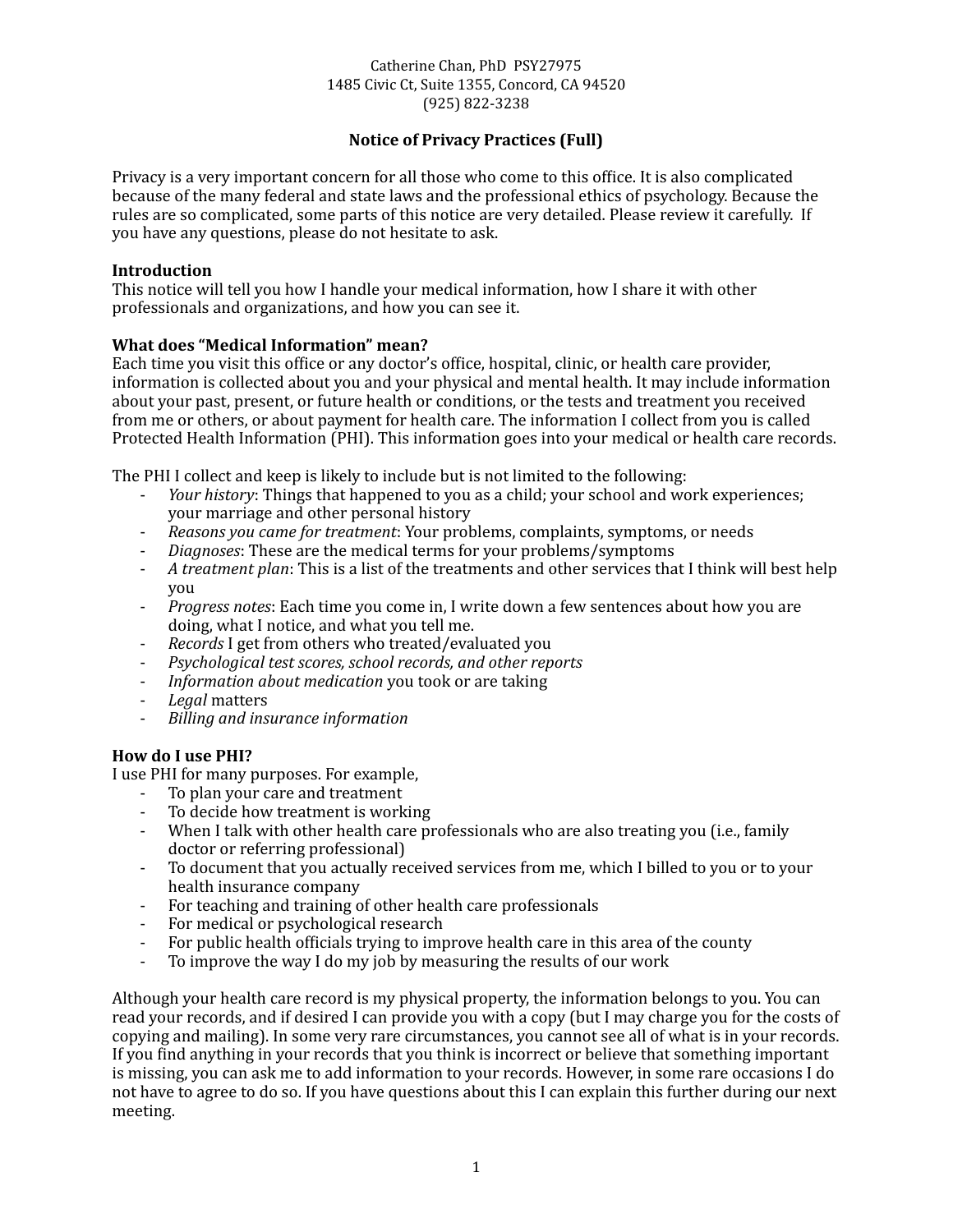### **What are the laws about Privacy?**

I am required to tell you about privacy because of a federal law called the Health Insurance Portability and Accountability Act of 1996 (HIPAA). HIPAA requires me to keep your PHI private and give you this notice about my legal duties and my privacy practices. I will obey the rules described in this notice and if I change my privacy practices it will apply to all the PHI I keep.

### How will PHI be used and shared?

The law gives you rights to know about your PHI, to know how it is used, and to have a say in how it is shared. When I use your PHI or disclose it to others, I will only share the minimum necessary, except in some special circumstances.

I will mainly use and disclose your PHI for routine purposes to provide for your care. For other uses, I must tell you about them and ask you to sign a written authorization form. However, the law also says there are some uses and disclosures that do not need your consent or authorization which I will describe below.

## Uses and Disclosures WITH your consent

In almost all cases, I intend to use your PHI to  $(1)$  provide treatment,  $(2)$  arrange payment for services, or (3) other business functions called "health care operations." In other words, I need information about you and your condition to provide you with care. You must agree to let me collect the information, use it, and share it to care for you properly.

*(1) For Treatment* - I use your PHI to provide you with psychological treatments or services, which might include individual, family, or group therapy; psychological, educational, or vocational testing; treatment planning; or measuring the benefits of my services. The following are some examples of how I may use and disclose your PHI for treatment.

- I may share your PHI with others who provide treatment to you.
	- $\circ$  I am likely to share your information with your personal physician.
	- $\circ$  If you are being treated by a team, I may share some of your PHI with the team members so that the services you receive will work best together. The other professionals will also enter their findings, the actions they took, and their plans into your medical record. That way we can all decide what treatments work best for you and make a collaborative treatment plan.
- I may refer you to other professionals or consultants for services I cannot provide. When I do this, I need to tell them information about you and your conditions.
- I also consult regularly, and may ask others to cover emergencies during vacations. I will inform you of their names and contact information when applicable. They are also bound by the same laws relating to confidentiality as I am.
- If you receive future treatment from other professionals, I can also share your PHI with them.

*(2)* For Payment - I may use a billing program where I submit your name, insurance type, diagnosis, type of services provided, dates of services, and length of treatment. I may use this information to bill you, your insurance, or others.

I also may contact your insurance company to find out what your insurance covers and may disclose information about your diagnoses, treatments you received, and the changes I expect. I will need to tell them about when we met, your progress, and other similar pieces of information.

(3) For Health Care Operations - Using or disclosing your PHI for health care operations goes beyond my care and your payment. For example, I may use your PHI to see where I can make improvements in the care and services I provide. I may be required to supply some information to some governmental health agencies so they can study disorders and treatment and make plans for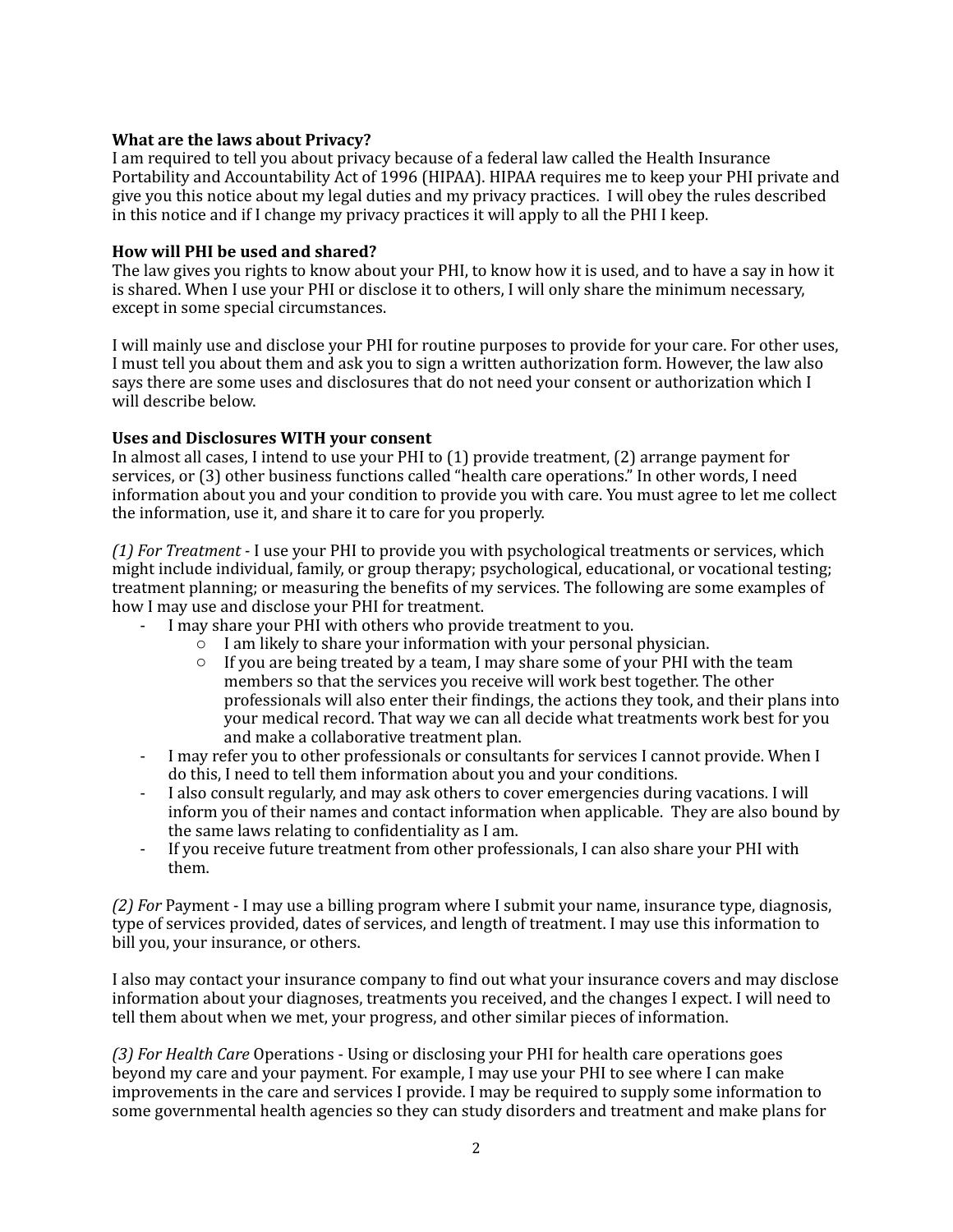services that are needed. If I do, your name and personal information will be removed from what I send. 

Other uses include:

- Appointments I may use and disclose your PHI to schedule/reschedule/cancel your appointments. Please let me know if you want me to call or write to you at a specific number, or if you another preferred way to be reached. I usually can accommodate your preference.
- *Treatment Alternatives* I may use and disclose your PHI to tell you about or recommend possible treatments or alternatives that may be of help to you
- Other benefits and services I may use and disclose your PHI to tell you about health related benefits or services that may be of interest to you.
- *Business Associates* I hire other business to do some jobs for me. The law identifies them as my "business associates." Examples include a copy service to make copies of your health records, and a billing service to figure out print and mail service bills. These business associates need to receive some of your PHI to do their jobs properly. To protect your privacy, they have signed a contract and agreed to safeguard your information.

# **What uses and disclosures require authorization?**

If I want to use your information for any purpose besides those described above, I will need your written permission through an *Authorization Form*. I do not expect to need this very often. If you do allow me to use or disclose your PHI, you may cancel that permission in writing at any time. I would then stop using and disclosing your information but would be unable to retract any information that I already disclosed or used with your permission.

#### **What uses and disclosures DO NOT require your consent or authorization?**

The law allows me to use and disclose some of your PHI *without* your consent or authorization in a few cases. Here are some examples:

- When required by law:
	- $\circ$  I have to report suspected child abuse, elder abuse, or dependent adult abuse. If you are involved in a lawsuit or legal proceeding and I receive a subpoena, discovery request, or other lawful process.
	- $\circ$  In situations like these I may have to release some of your PHI. I will only do so after trying to inform you about the request, consulting your lawyer, or trying to get a court order to protect the information requested.
	- $\circ$  I have to disclose some information to the governmental agencies that check on me to see that I am obeying the privacy laws.
- For law enforcement purposes
	- $\circ$  I may release PHI if required to do so by a law enforcement official. Typically, I am not required to release PHI to police, unless court-ordered to do so. Also in rare occasions, if after meeting with you I believe that you are at imminent risk of harming yourself or someone else (or someone's property) I am required to release PHI in order to prevent a crime.
- For public health activities
	- $\circ$  I may disclose some of your PHI to agencies that investigate diseases or injuries
- Relating to decedents
	- $\circ$  I may disclose PHI to coroners, medical examiners, or funeral directors, and to organizations relating to organ, eye, or tissue donations or transplants.
- For specific government functions
	- $\circ$  I may disclose PHI of military personnel and veterans to government benefit programs relating to eligibility and enrollment.
	- $\circ$  I may disclose your PHI to workers' compensation and disability programs, to correctional facilities if you are an inmate, or to other government agencies for national security reasons.